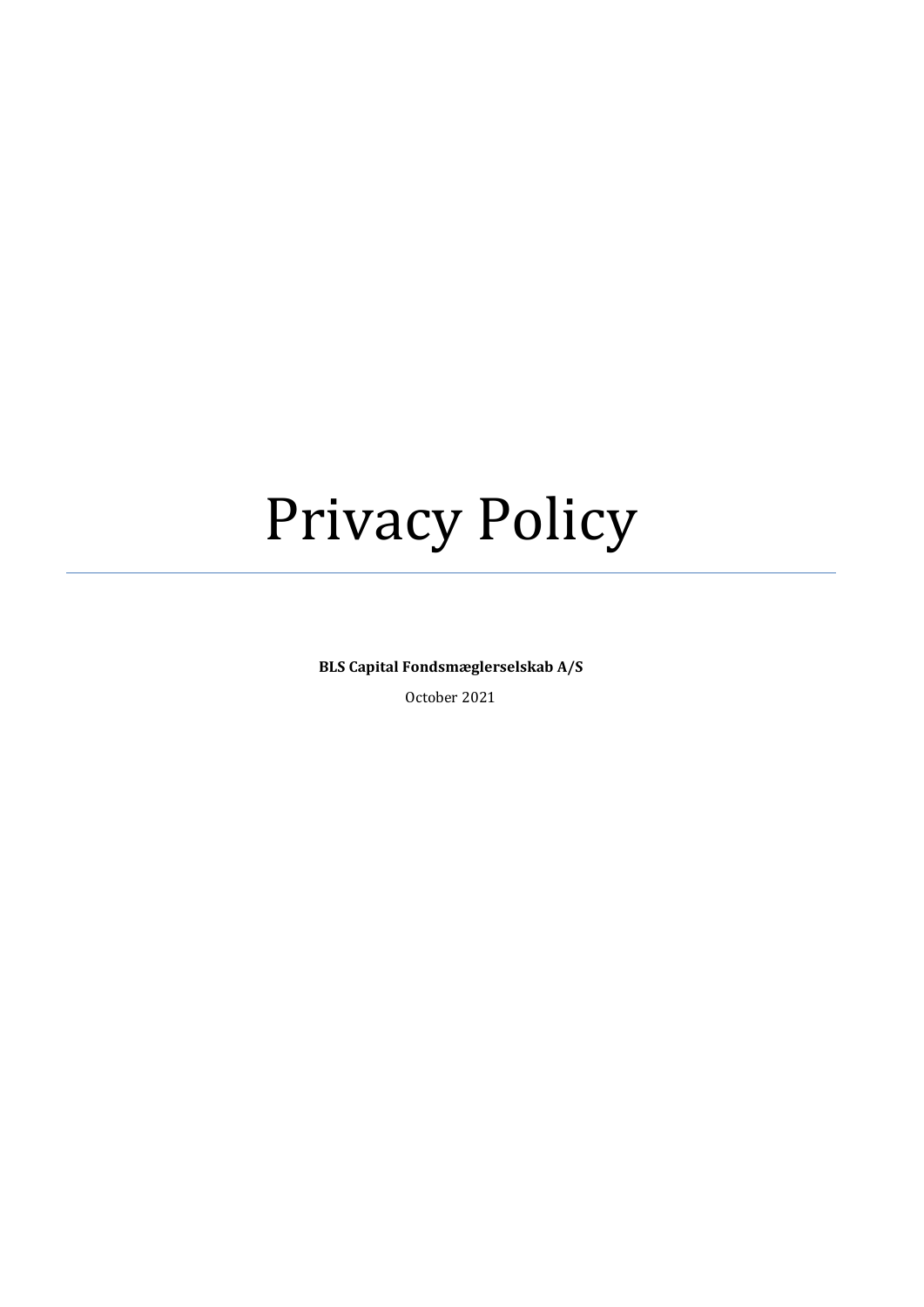

| 1.  |  |
|-----|--|
| 2.  |  |
| 3.  |  |
| 4.  |  |
| 5.  |  |
| 6.  |  |
| 7.  |  |
| 8.  |  |
| 9.  |  |
| 10. |  |
| 11. |  |
| 12. |  |
| 13. |  |
| 14. |  |
| 15. |  |
| 16. |  |
| 17. |  |
| 18. |  |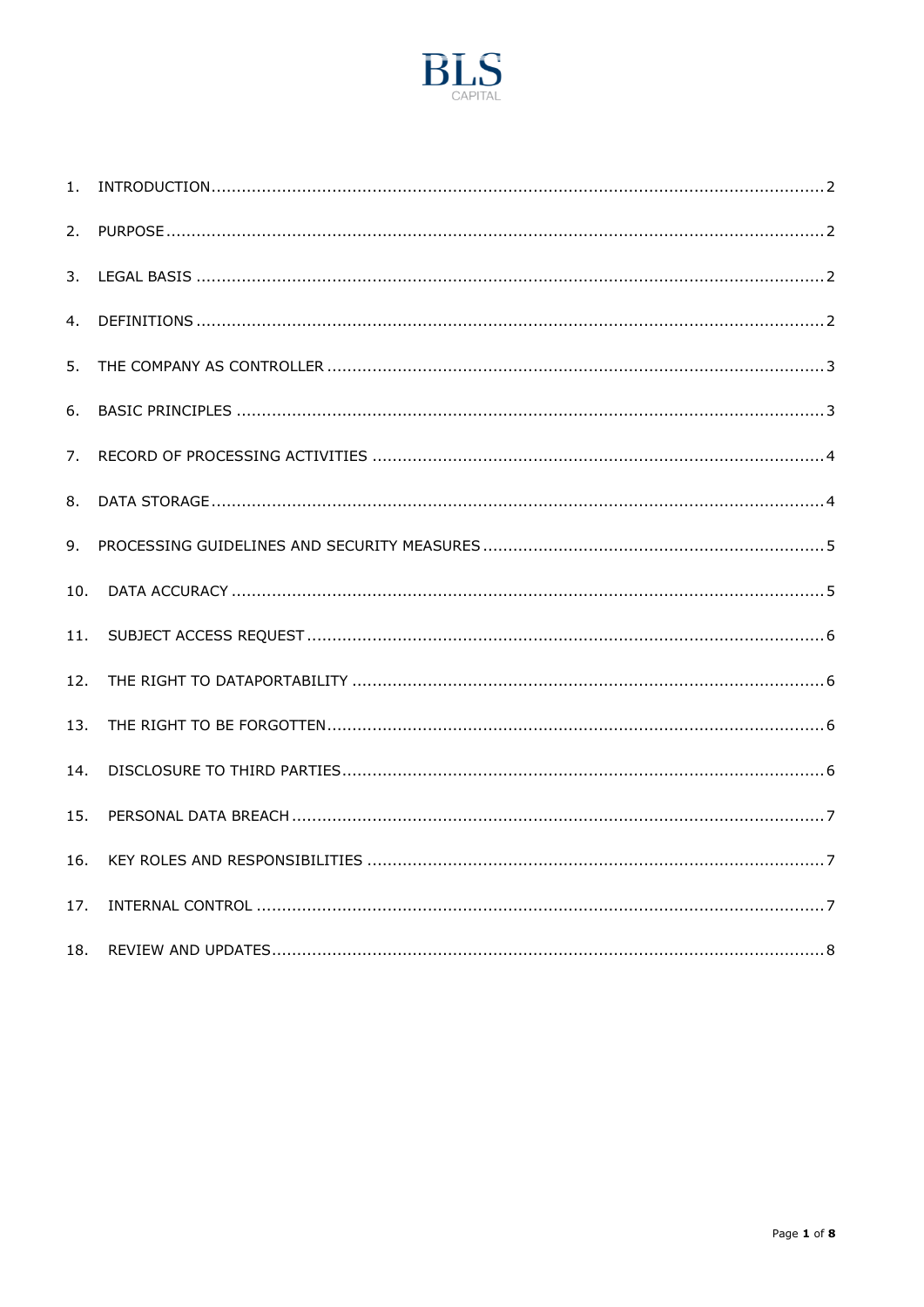

## <span id="page-2-0"></span>**1. INTRODUCTION**

- 1.1 The Board of Directors has adopted this Personal Data Protection Policy (the "Policy"), which sets forth the basic principles by which BLS Capital Fondsmæglerselskab A/S (the "Company") processes personal data of clients, co-investors, business partners, suppliers and employees. The Policy specifies the responsibilities of its business departments and employees while processing personal data.
- 1.2 The Policy applies to the Company's management (including the Board of Directors), employees and its data processors.

#### <span id="page-2-1"></span>**2. PURPOSE**

- 2.1 When operating, the Company needs to gather and use certain information about individuals. These may include clients, co-investors (and their beneficial owners) of Kapitalforeningen BLS Invest ("BLS Invest"), business partners, suppliers, employees, and other persons the Company has a relationship with or may need to contact.
- 2.2 The Policy describes how Personal Data, cf. Section 4.1.1, must be collected, handled, and stored to meet the Company's data protection standards and to comply with European and Danish legislation, cf. Section 3.

#### <span id="page-2-2"></span>**3. LEGAL BASIS**

3.1 When processing Personal Data, the Company must comply with The General Data Protection Regulation ("GDPR") and the Danish Data Protection Act.

### <span id="page-2-3"></span>**4. DEFINITIONS**

- 4.1 In this Policy the following words shall, unless the context otherwise requires, have the following meanings, and may be used in the singular or plural as appropriate:
- 4.2 "*Personal Data*": means any information relating to an identified or identifiable natural person ("Data Subject").
- 4.3 "*Identifiable Natural Person*": is one who can be identified, directly or indirectly, in particular by reference to an identifier such as a name, an identification number, location data, an online identifier or to one or more factors specific to the physical, physiological, genetic, mental, economic, cultural or social identity of that natural person.
- 4.4 "*Sensitive Personal Data*": means Personal Data, cf. Section 4.2, which are, by its nature, particularly sensitive in relation to union membership, genetic data, biometric data for the purpose of uniquely identifying a natural person, data concerning health or data concerning a natural person's sex life or sexual orientation.
- 4.5 "*Processing*": means any operation or set of operations which is performed on Personal Data or on sets of Personal Data, cf. Section 4.2, whether by automated means, such as collection, recording, organization, structuring, storage, adaptation or alteration, retrieval, consultation, use, disclosure by transmission, dissemination or otherwise making available, alignment or combination, restriction, erasure, or destruction.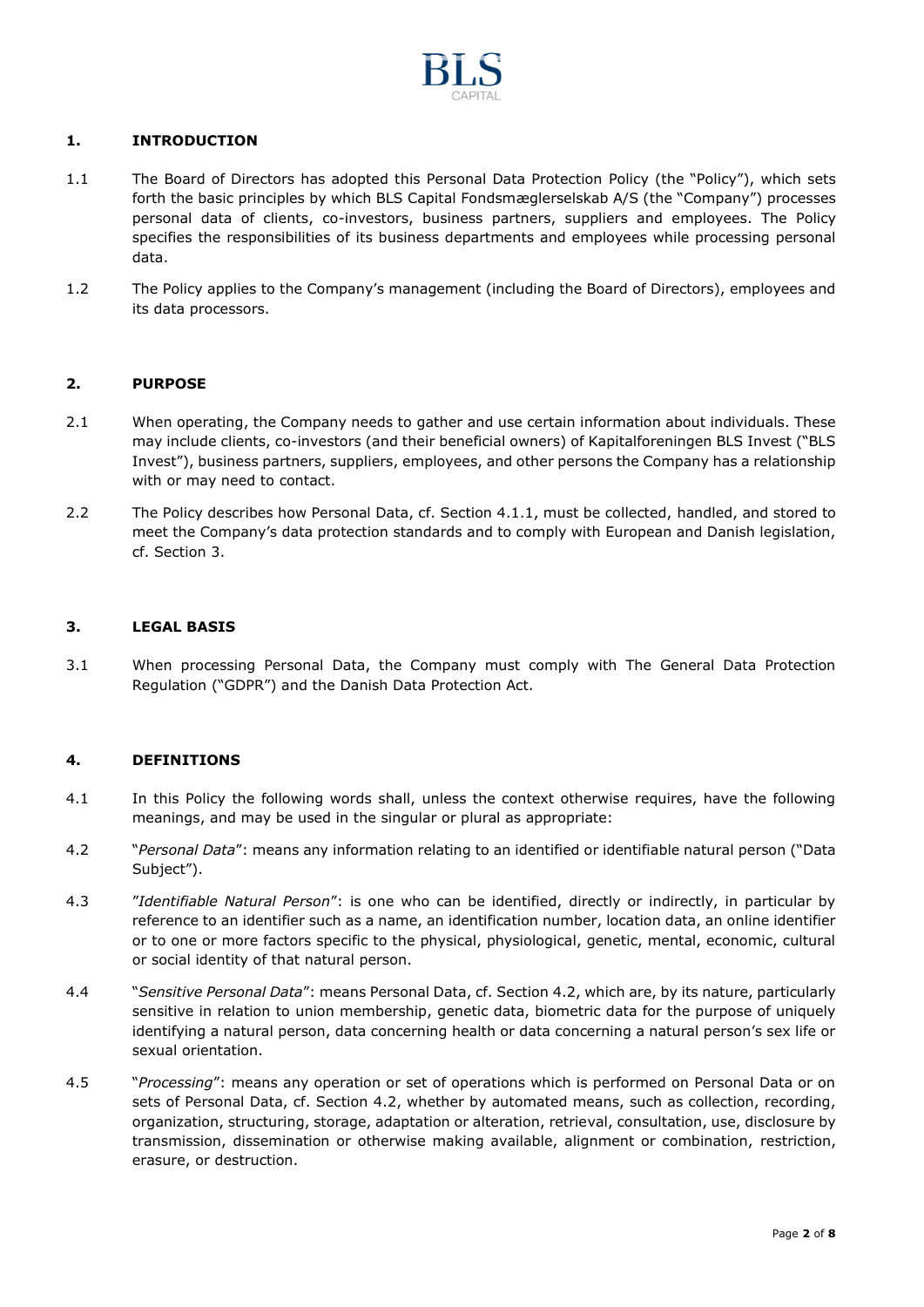

- 4.6 "*Controller*": means the natural or legal person, public authority, agency, or other body which, alone or jointly with others, determines the purposes and means of the processing of Personal Data, cf. Section 4.2, where the purposes and means of such processing are determined by European or Danish legislation, the Controller or the specific criteria for its nomination may be provided for by European or Danish legislation.
- 4.7 "*Processor*": means a natural or legal person, public authority, agency, or other body which processes Personal Data, cf. Section 4.2, on behalf of the controller.

## <span id="page-3-0"></span>**5. THE COMPANY AS CONTROLLER**

- 5.1 In general, the Company processes Personal Data for its own purposes. Thus, the Company is a Controller, cf. Section 4.6, and decides the purposes and means of processing Personal Data. This responsibility extends to the activities of contractors, sub-contractors, vendors and other to whom the Company delegates some or all the processing activities which take place under its control (Processors, cf. Section 4.7).
- 5.2 The management of the Company's Processors are described in its internal business procedures e.g., a policy and business procedure for outsourcing activities.
- 5.3 The Company will on an annual basis make sure, that the Company's Processors provide sufficient guarantees to implement appropriate technical and organisational measures in a manner, by which processing will meet the requirements with Data Protection Regulation and the rights of any data subject.

#### <span id="page-3-1"></span>**6. BASIC PRINCIPLES**

- 6.1 As its main principle related to personal data protection, the Company is accountable for its activities involving processing of Personal Data and holds a responsibility to safeguard the rights, freedoms, and safety of persons whose Personal Data are processed by the Company.
- 6.2 The Company only processes Personal Data when it has a legitimate ground. Any processing of Personal Data must be based on one of the following conditions:
	- *Consent*: the Data Subject has given an unambiguous indication of its agreement for the Company to process their Personal Data. For a consent to be valid, it must be given on a basis of information sufficient to enable the Data Subject to understand clearly the purpose, nature, extent and effects of the processing., Furthermore, a consent to the Company is always given freely, which means the Data Subject are not exposed to negative consequences because of the refusal to give consent.
	- *Contract*: the processing of Personal Data is necessary for the performance of a contract with the Data Subject or necessary to conclude a contract at the request of the Data Subject.
	- *Legitimate interest*: the processing of Personal Data is necessary for purposes, which are in the Company's legitimate interest. However, processing of Personal Data in this situation can only take place where the interests or rights of the Data Subject do not override the Company's interest in the processing.
	- *Legal obligation*: the processing of Personal Data is necessary for compliance with a legal obligation of the Company, such as communication information about its' employees' salaries to local tax authorities.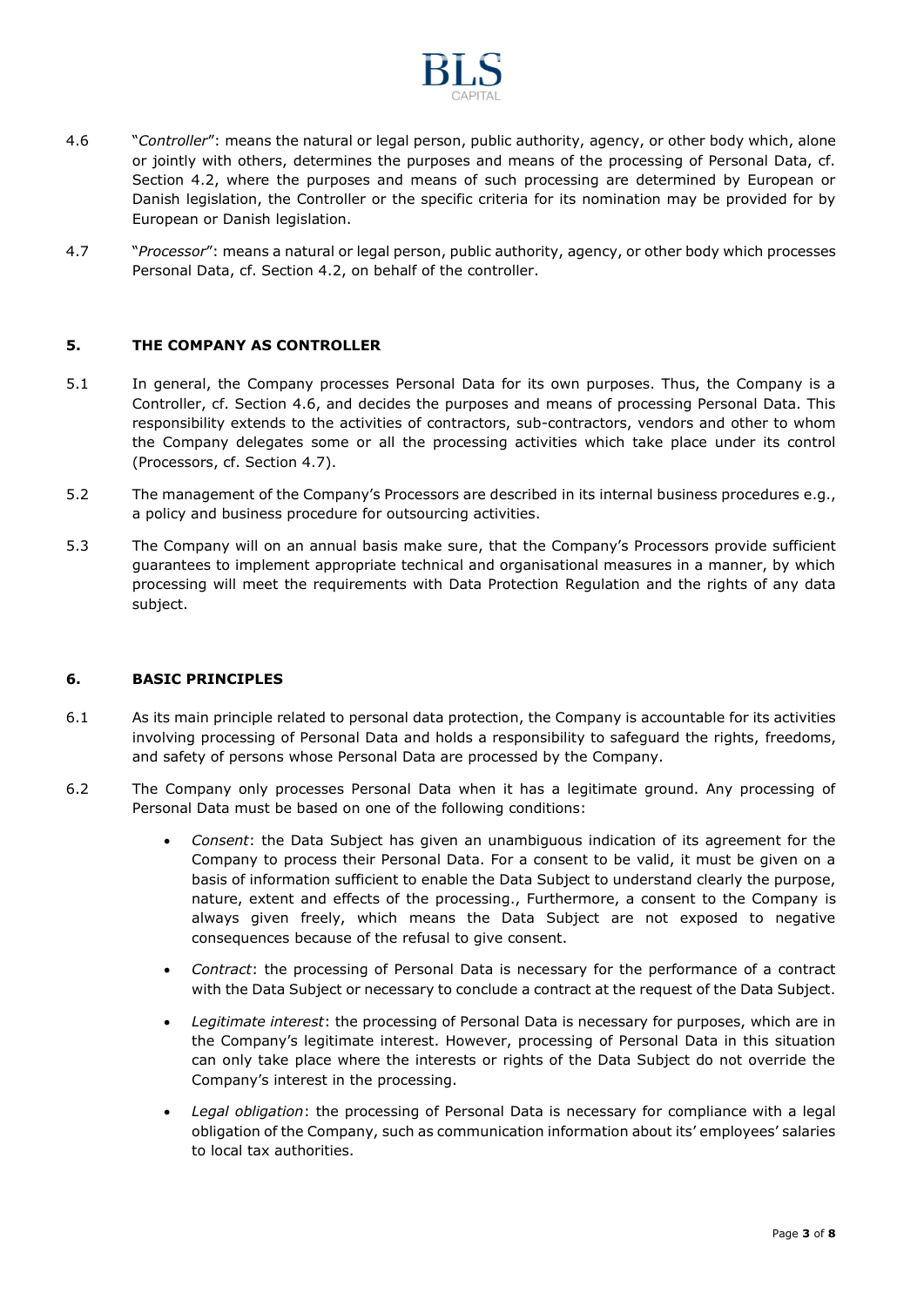

- *Vital interests (of the Data Subject)*: the processing of Personal Data is necessary to protect the Data Subject's life or physical safety or health.
- 6.3 The Company only process personal data in a way that can be reasonably expected by Data Subjects and in consideration of the Data Subjects' rights, freedoms, and safety.
- 6.4 The Company stands open about its activities involving the processing of Personal Data and document these processing thoroughly and in accordance with legal requirements. The Company seeks to communicate in a clear, concise, and transparent way with Data Subjects and relevant authorities regarding the Company's processing of Personal Data.
- 6.5 The Company solely obtains Personal Data for specific, explicit, and legitimate purposes. Personal Data can only be used for a specific processing purpose that the Data Subject has been made aware of.
- 6.6 The Company seeks to only use as much Personal Data as is required to successfully accomplish a legitimate task. This also means that Personal Data collected by the Company for one purpose cannot be repurposed without further consent.
- 6.7 The Company only process Personal Data that is accurate and kept up to date.
- 6.8 The Company will not store Personal Data longer than necessary for the purposes for which the Personal Data are processed. Personal Data that are no longer required will be removed.
- 6.9 The Company process Personal Data in a manner that ensures appropriate security of the Personal Data, including protection again unlawful processing or accidental loss, destruction, or damage.

## <span id="page-4-0"></span>**7. RECORD OF PROCESSING ACTIVITIES**

- 7.1 The Company maintains a record of its processing activities ("the Register").
- 7.2 The Period of retention and disposal of Personal Data in the Company are regulated in the Register, cf. Section 7.1.

### <span id="page-4-1"></span>**8. DATA STORAGE**

- 8.1 The only persons able to access data covered by the Policy are those who need it for their work.
- 8.2 When the Company store Personal Data electronically it must be protected from unauthorized access, accidental deletion, and malicious hacking attempts:
	- Personal Data must be protected by strong passwords that are changed regularly and not shared between employees.
	- Personal Data stored on removable media (e.g., a memory stick) must be kept locked away securely when not being used.
	- Personal Data must be stored on the Company's designated internal drives and servers and should only be uploaded to approved cloud computing services.
	- Personal Data must be backed up frequently. Those backups must be tested regularly in line with the Company's standard backup procedures.
	- Personal Data shall never be saved directly to laptops or other mobile devices like tablets or smart phones.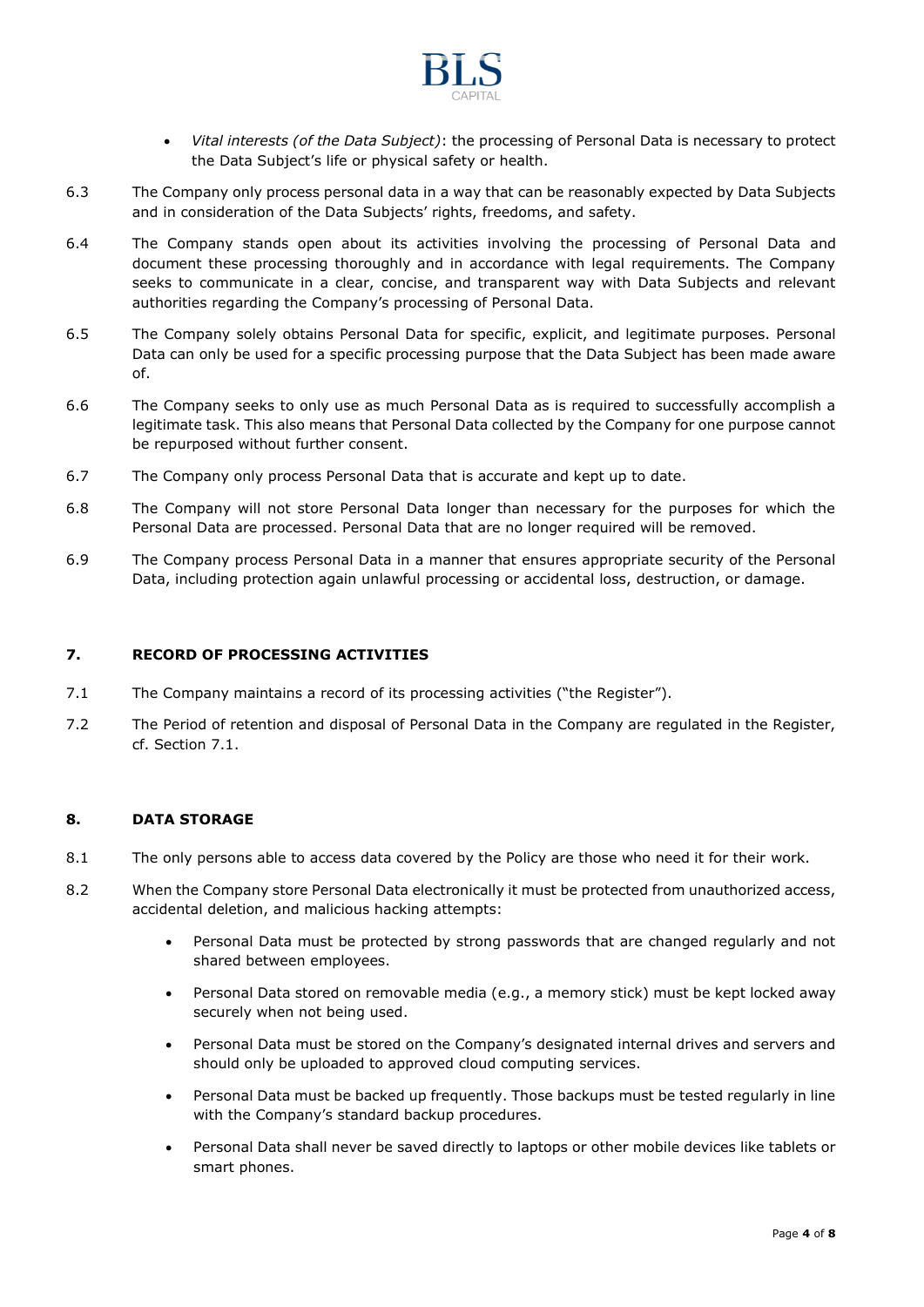

- 8.3 When the Company store Personal Data on paper it must be kept in a secure place protected from unauthorized persons:
	- Documents and printouts containing Personal Data must be kept in a locked drawer or filing cabinet.
	- Documents and printouts containing Personal Data must be shredded and disposed of securely when no longer required.

## <span id="page-5-0"></span>**9. PROCESSING GUIDELINES AND SECURITY MEASURES**

- 9.1 The Company can only process Personal Data where a reason for doing so exists. Such reason exists if the:
	- Processing of Personal Data is based on a consent;
	- Processing of Personal Data is in the legitimate interests of the Company;
	- Processing of Personal Data is required by law i.e., a legal obligation (e.g., anti-money laundering or tax regulation).
	- Processing of Personal Data is required to fulfil contractual obligations.
- 9.2 The Company adopts technical and organisational measure with the aim of ensuring the appropriate security of Personal Data with respect to its processing activities, considering the specific risks to the Data Subjects' rights, freedoms and safety, technological possibilities, and cost-effectiveness.
- 9.3 The Company's security measures aim to sustain in a verifiable way the following objectives across systems and throughout the Personal Data lifecycle:
	- *Confidentiality*: Personal Data is only accessible and disclosed to those who need it.
	- *Integrity*: the Accuracy and completeness of Personal Data is preserved.
	- *Availability*: Personal data can be accessed and used at all time by those authorized to do so.
	- *Resilience*: the systems used for the processing of Personal Data are effective in protecting the Personal Data against actual threats, are regularly tested and recovery procedures minimising the impact of incidents on the systems are in place.

### <span id="page-5-1"></span>**10. DATA ACCURACY**

- 10.1 The Company takes all reasonable steps to ensure Personal Data is kept accurate and up to date in accordance with GDPR and other applicable legislation.
- 10.2 It is the responsibility of employees who process Personal Data to take reasonable steps to ensure it is kept as accurate and up to date as possible.
- 10.3 Personal Data must be held in as few places as necessary. Employees shall not create any unnecessary additional data sets.
- 10.4 Employees shall take every opportunity to ensure data is updated e.g., by confirming a client's contact details when interacting.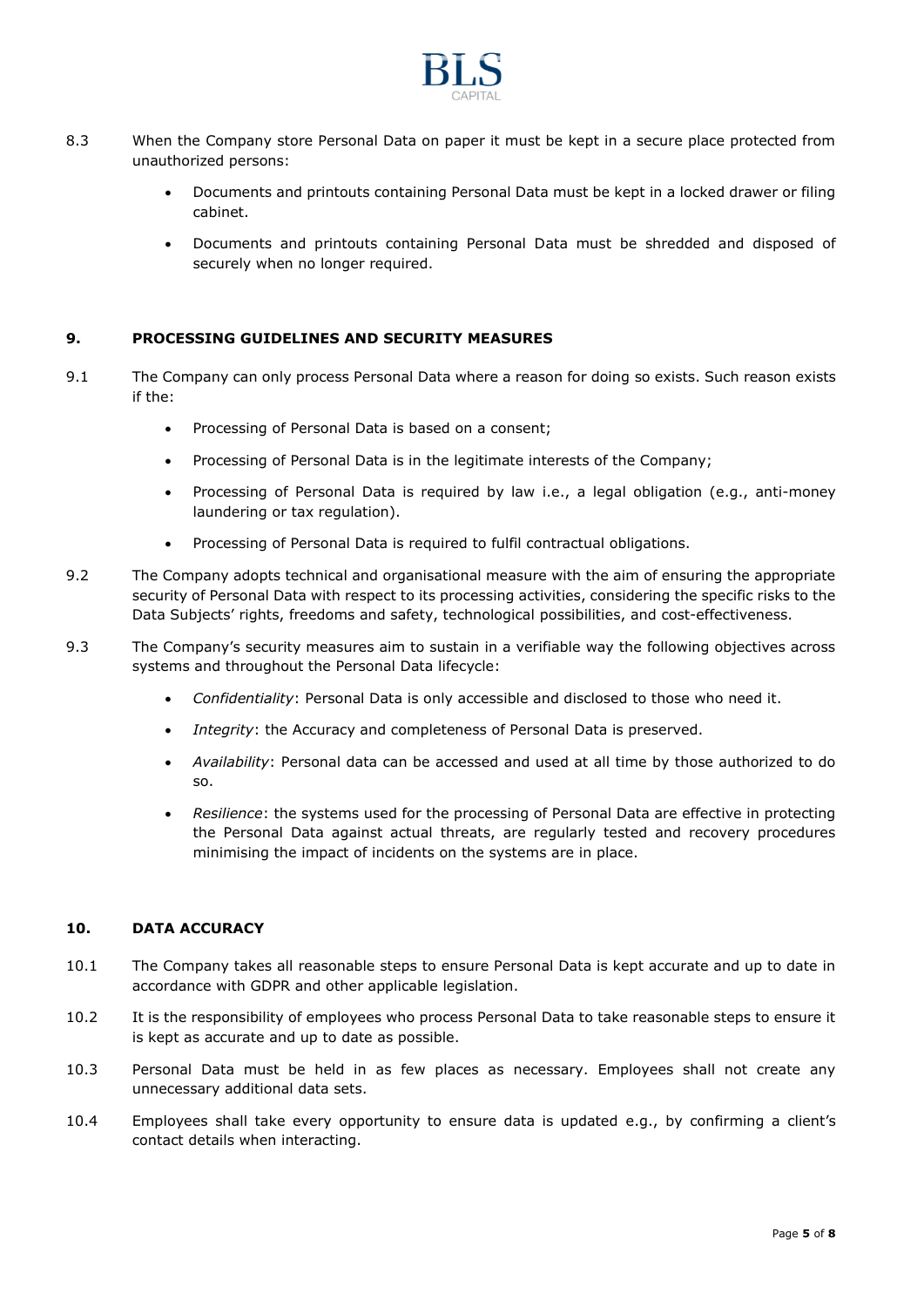

- 10.5 Personal Data shall be updated as inaccuracies are discovered e.g., by removing a client's contact details if the client can no longer be reached using these.
- 10.6 If inaccurate Personal Data is detected the individual in questions has the right to obtain from the Company without undue delay the rectification of the inaccurate Personal Data.

#### <span id="page-6-0"></span>**11. SUBJECT ACCESS REQUEST**

- 11.1 Data Subjects have a right to access Personal Data that is processed about them by the Company and obtain a copy of this Personal Data. In addition, when the Data Subject can provide necessary evidence to that effect, the Data Subject has a right to request the rectification of incorrect or incomplete data, cf. Section 10, or to request the deletion of data, cf. Section 12.
- 11.2 All individuals who are subject of Personal Data held by the Company are entitled to ask what information the Company holds about them and the reason for the processing.
- 11.3 A subject access request can be made free of charge by email to the Company at info@blscapital.dk.
- 11.4 The Company will aim to provide a subject access request, cf. Section 11.3, within 14 business days.
- 11.5 The Company will always verify the identity of anyone making a subject access request before handing over any information.

#### <span id="page-6-1"></span>**12. THE RIGHT TO DATAPORTABILITY**

12.1 A Data Subject of the Company has a right to obtain and reuse Personal Data concerning that individual if the information has been provided by the Data Subject to the Company.

## <span id="page-6-2"></span>**13. THE RIGHT TO BE FORGOTTEN**

13.1 A Data Subject of the Company has a right to request and demand erasure of Personal Data concerning that individual.

#### <span id="page-6-3"></span>**14. DISCLOSURE TO THIRD PARTIES**

- 14.1 When processing Personal Data, the Company is the data controller.
- 14.2 Whenever the Company uses a third-party supplier or business partner to process Personal Data on behalf of the Company, it must contractually require the supplier or business partner to provide an equivalent level of data protection. The supplier or business partner must only process Personal Data to carry out its services if this is done in compliance with Section 8 of the Policy.
- 14.3 The disclosure of Personal Data to a third-party must be based on either a consent from the Data Subject or other of the criteria listed in Section 9.1.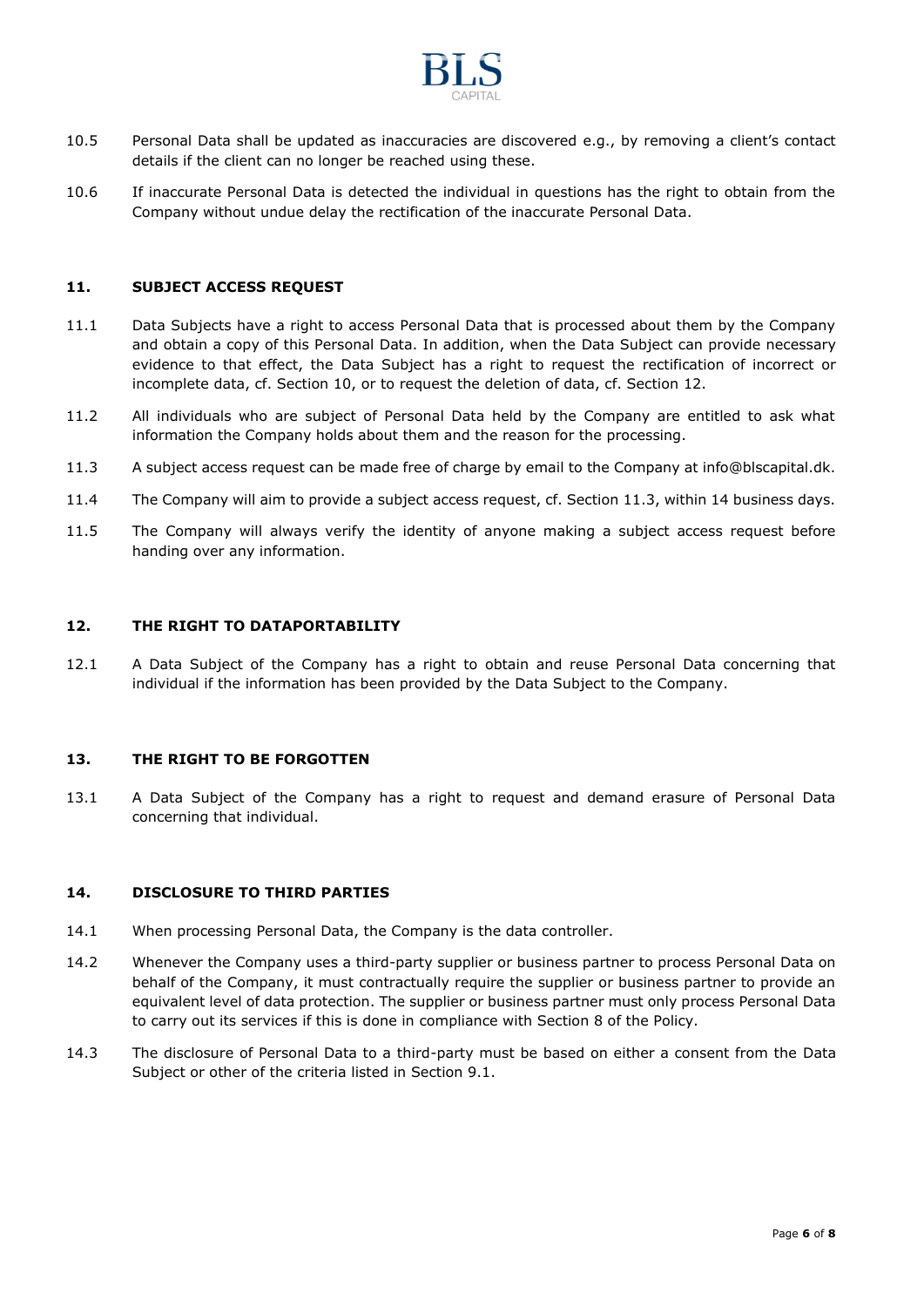

### <span id="page-7-0"></span>**15. PERSONAL DATA BREACH**

- 15.1 The Company endeavours to protect Personal Data on the best of its abilities. Despite best efforts, the Company's technical or organizational security could be breached by accident or intentional actions and as a result the confidentiality, integrity or availability of Personal Data may be compromised.
- 15.2 In case of a Personal Data Breach, the Company must without undue delay and, where feasible, no later than 72 hours after having become aware of it, notify the Danish Data Protection Agency about the Personal Data Breach, unless the Personal Data Breach is unlikely to result in a risk to the rights and freedoms of the individuals in question. Where the notification to the Danish Data Protection agency is not made within 72 hours, it shall be accompanied by reasons for the delay.
- 15.3 If the Personal Data Breach is likely to results in a high risk to the rights and freedoms of the individuals in question, the Company must communicate the Personal Data Breach to the individual without undue delay.

### <span id="page-7-1"></span>**16. KEY ROLES AND RESPONSIBILITIES**

- 16.1 *The Board of Directors*
- 16.1.1 The Board of Directors are responsible for ensuring that the Company meets its legal obligations under GDPR, including the definition of roles and allocation of responsibilities.
- 16.2 *The compliance function*
- 16.2.1 The compliance function is responsible for training of existing and new staff within the Company on the obligations set forth in this Policy and the relevant legislation and regulation. The training will take place annually or when onboarding of new staff. Training can either be conducted on a personby-person basis, or by digital means.
- 16.2.2 The purpose of the training is aimed at ensuring that every employee is familiar and informed regarding the requirements in accordance with Data Protection regulation applicable to their particular function at the Company, as well as ensuring overall compliance with regulations, legislation or polices.
- 16.2.3 The compliance function is responsible for monitoring and keeping log of staff training.
- 16.3 *Employees*
- 16.3.1 Employees are responsible for ensuring that Personal Data is collected, stored, handled, and destroyed in line with the Policy and the principles it contains, as well as rules and procedures developed in the Company based on this Policy.

### <span id="page-7-2"></span>**17. INTERNAL CONTROL**

- 17.1 The compliance function continuously monitors and control that Personal Data processed by the Company is done in accordance with this Policy.
- 17.2 The compliance function shall at least once a year prepare a written report to the Company's Board of Directors and the CEO on the performed activities under this Policy, including an update of the Register, cf. Section 7.1.